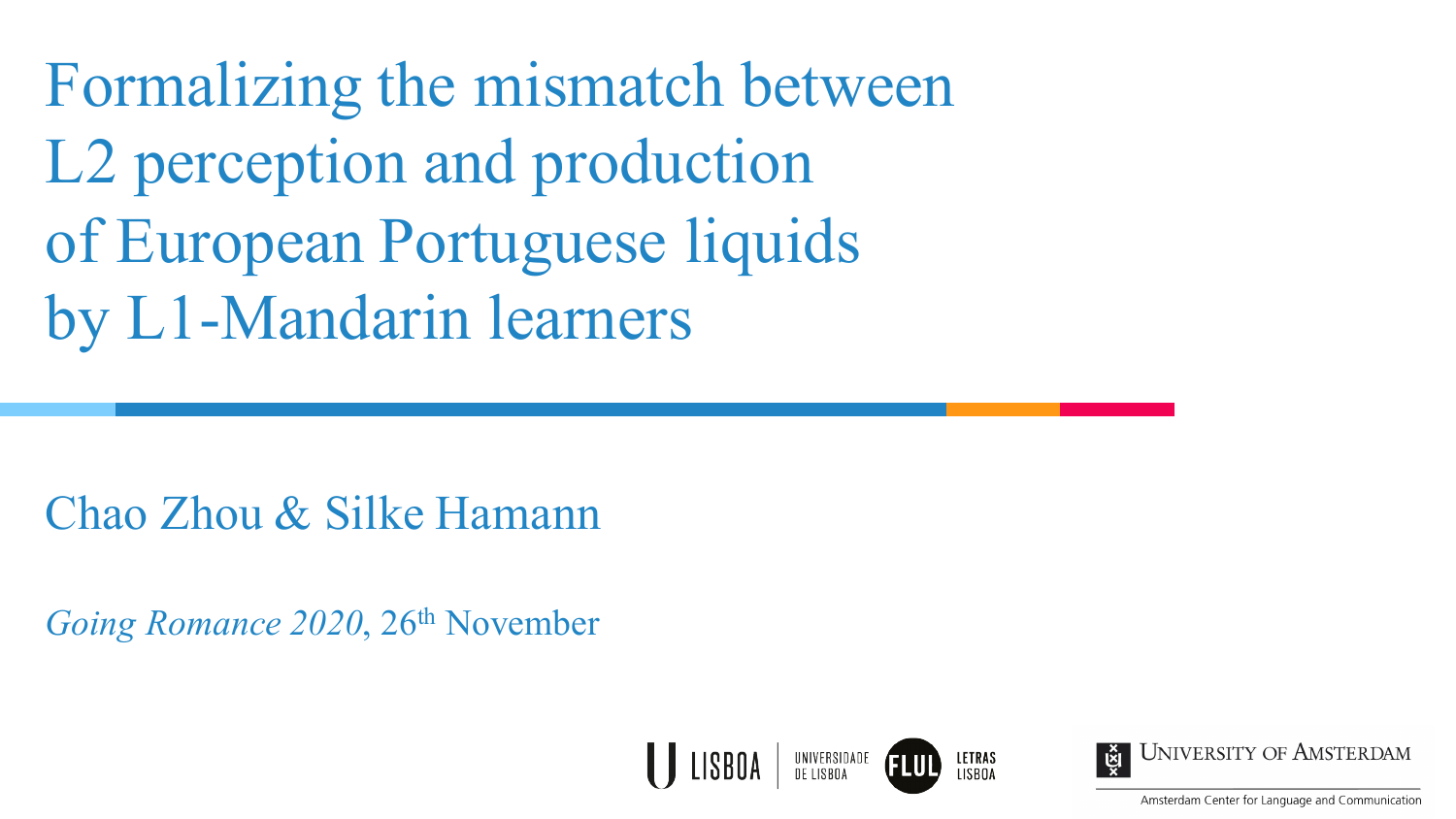### Structure of the talk

- $\triangleright$  Introduction
	- Relationship between L2 perception and production
	- L2 perception and production of Portuguese liquids
- ▷ Previous account
- ▷ Present formal account: BiPhon-OT
- ▷ Conclusion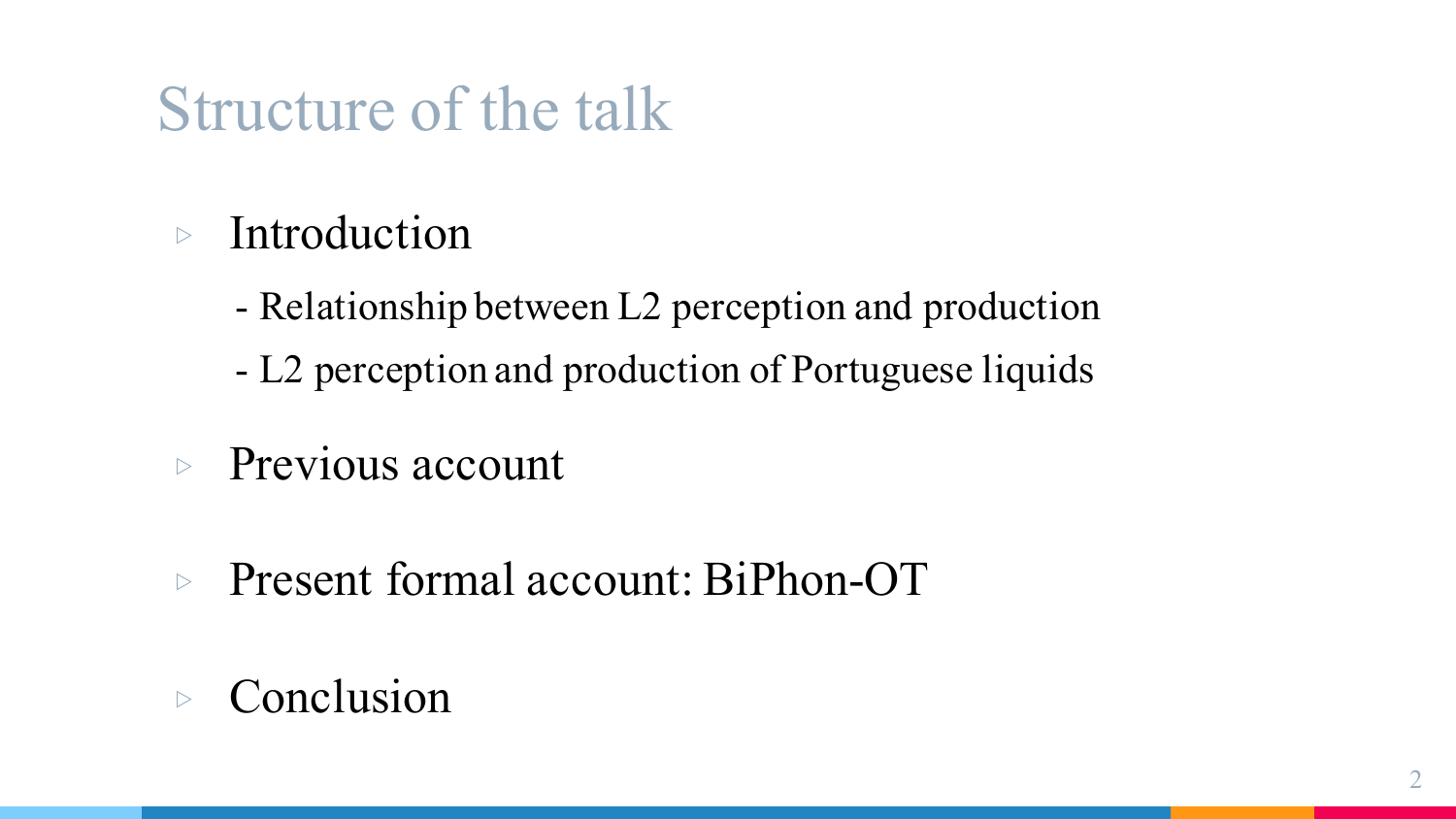L2 perception and production

Association (e.g. Flege 1995; Best & Tyler 2007)

- ▷ Dissociation
	- perception and production accuracy are not correlated (e.g. Peperkamp & Bouchon 2011) - cross-modality training effects are not equally robust (e.g. Wong 2013)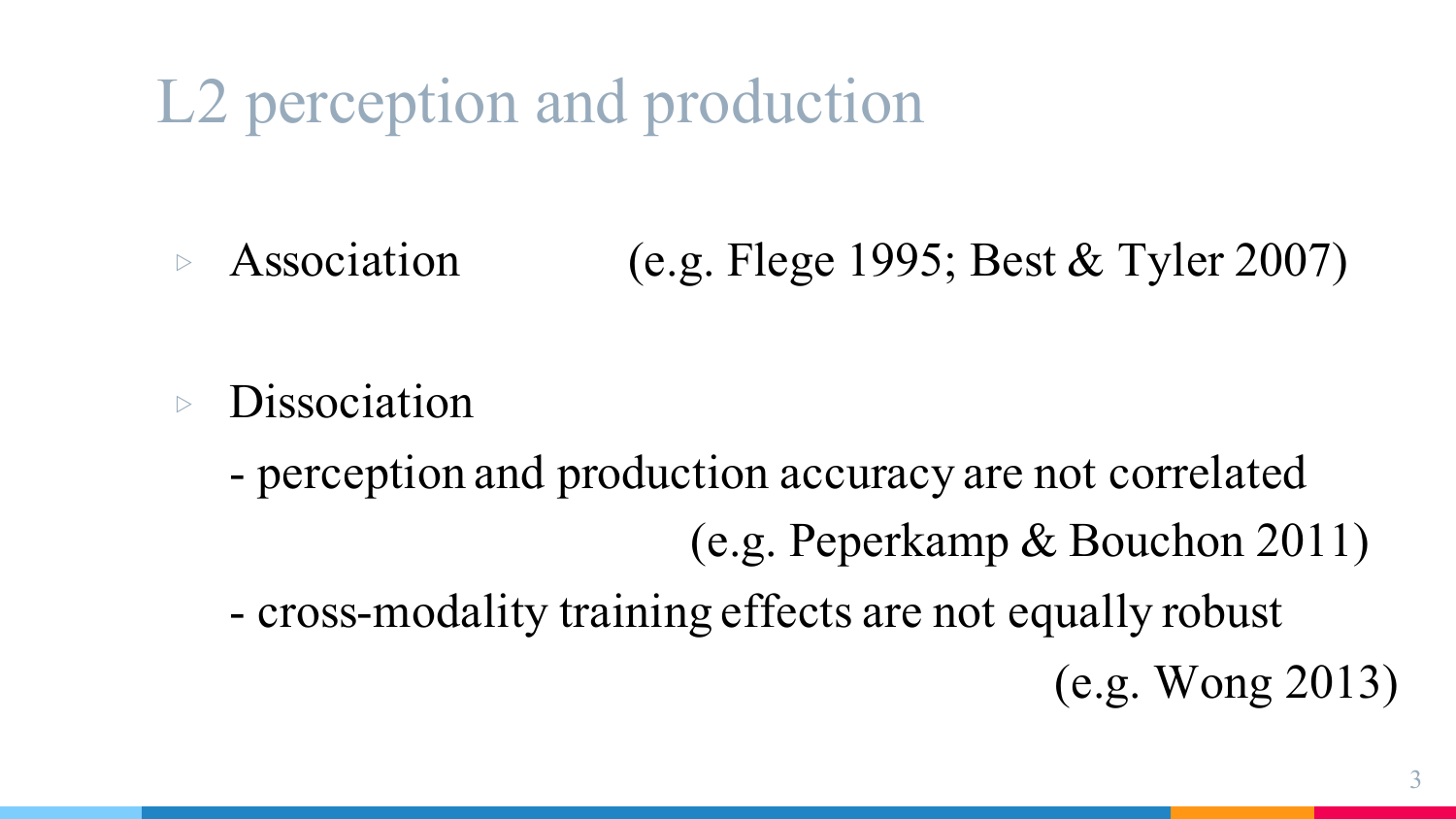L2 perception and production of Portuguese liquids

▷ L2 perception (Cao 2018; Vale 2020; Zhou in prep.)

Identification task :  $\frac{r}{s}$  /l/

▷ L2 production (Zhou 2017)

Picture-naming:  $\Gamma$  /r  $\rightarrow$  [1] (\*/1/  $\rightarrow$  [r])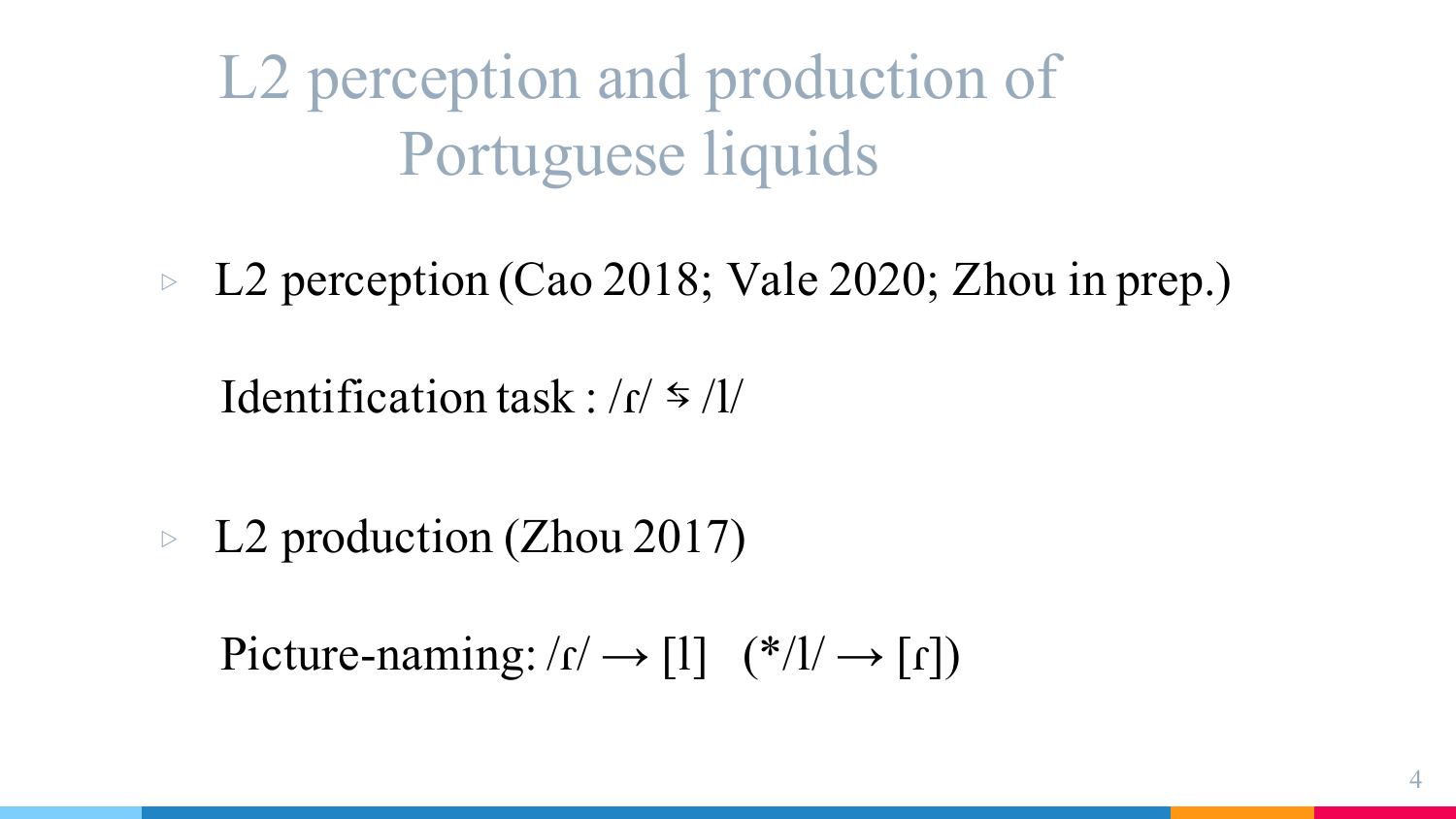### Distinct grammars account



by Ramus et al. (2010: 313)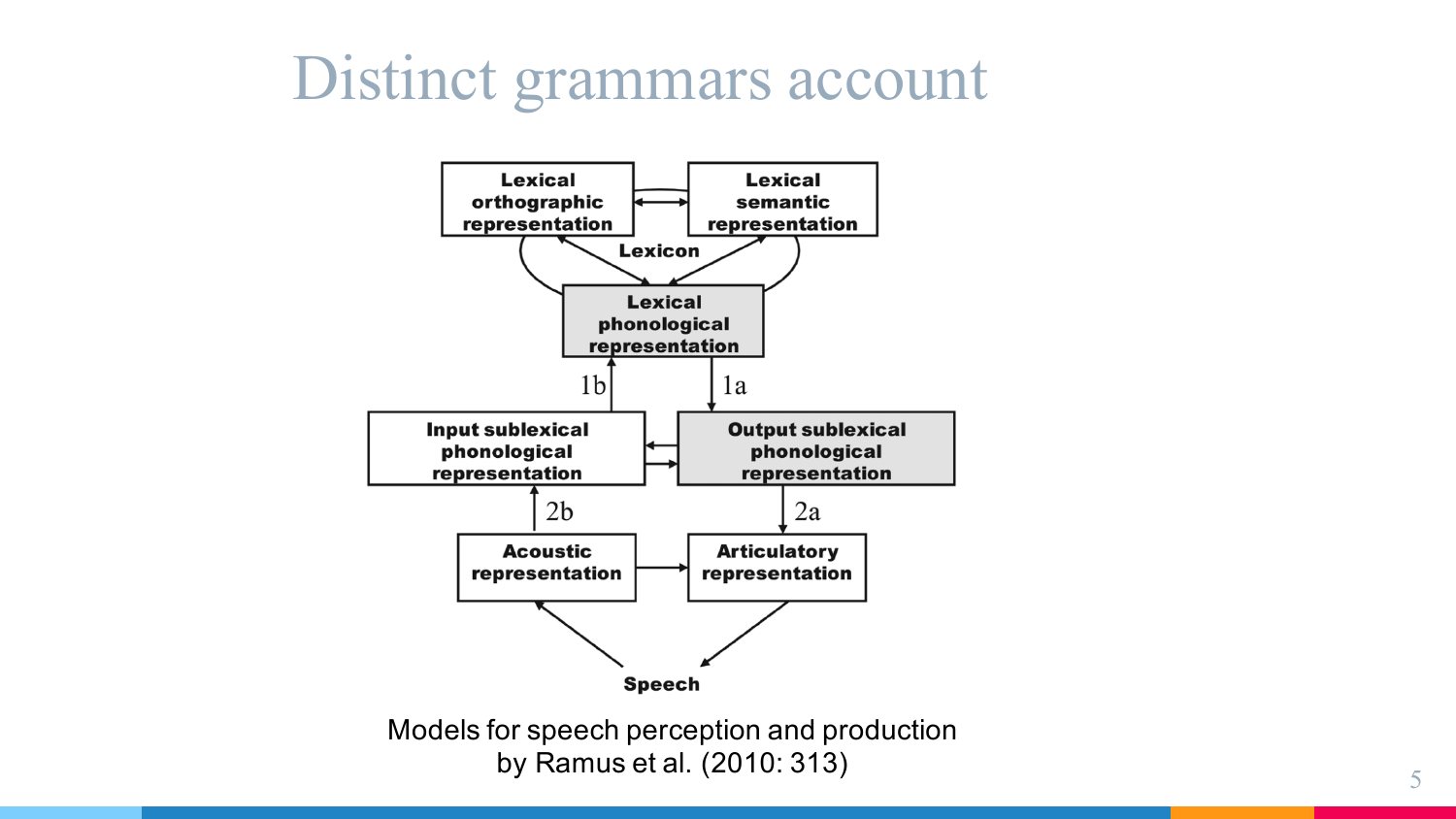### Present formal account

#### **COMPREHENSION**

#### **PRODUCTION**



Bidirectional Phonology and Phonetics Model (Boersma 2007; 2011; Boersma & Hamann 2009)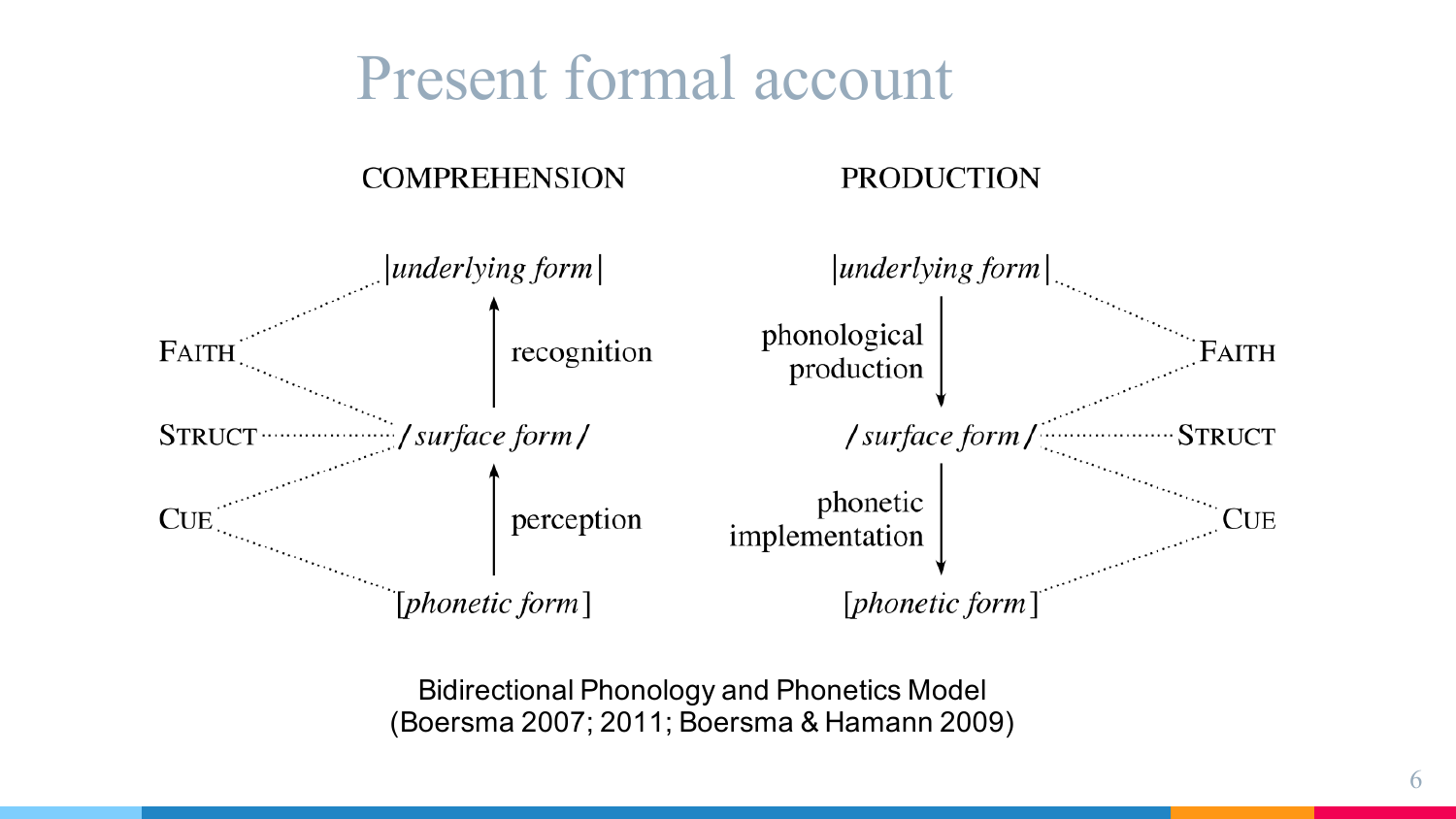### Modelling perception

### **COMPREHENSION**



Cue constraints "[ $\ldots$ ] not  $\ldots$ " Portuguese [l] F3: 2692 Hz  $[r] F3: 2542 Hz$  $*$ [2542] /l/  $*$ [2542] /r/  $*$ [2692] /l/  $*$ [2692] /r/

 $\triangleright$  Structural constraints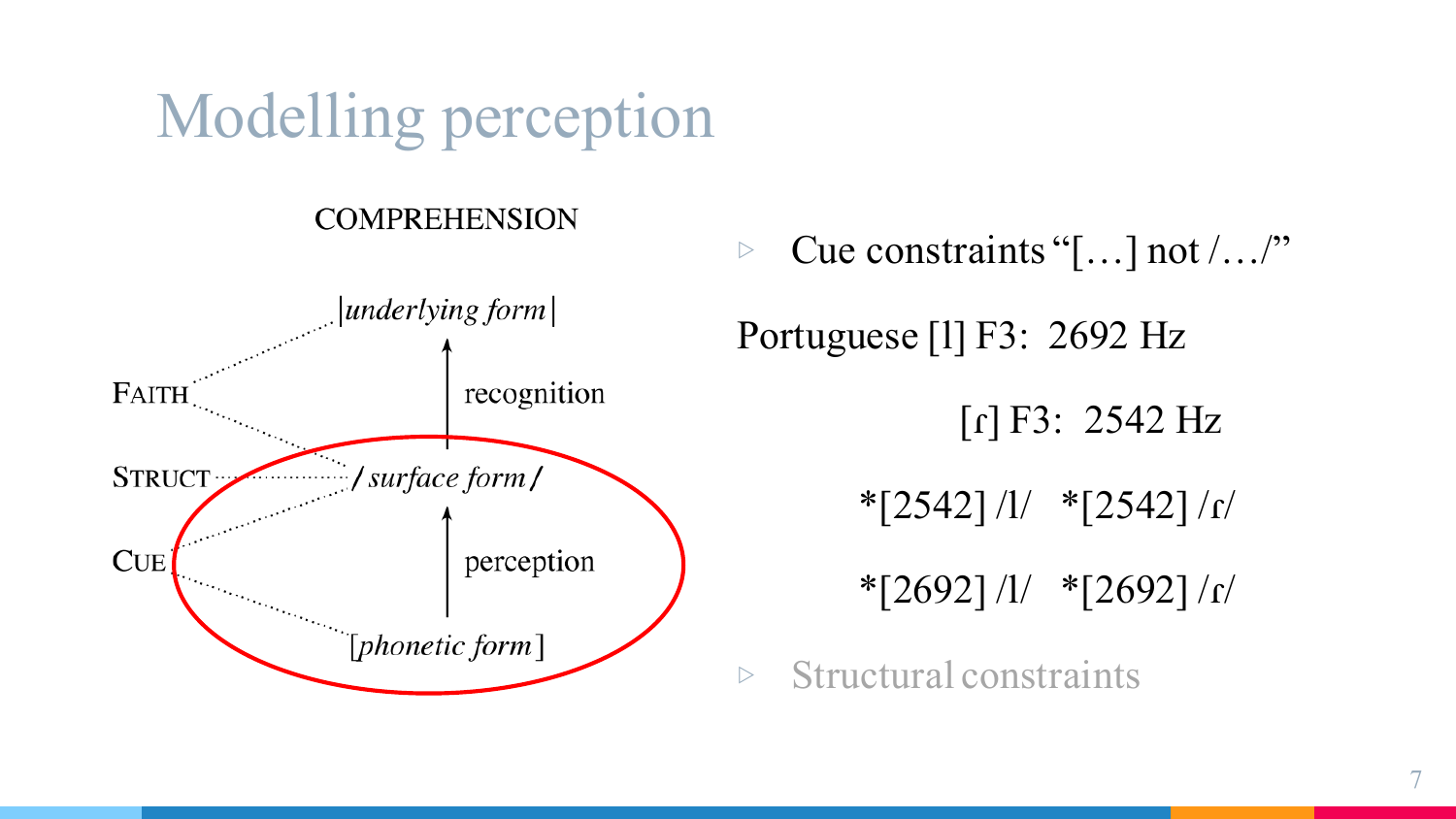# Modelling L1 perception

| (1) | $[2692 \text{ Hz}]$                          | [2542Hz] | [2692Hz]  | [2542Hz]  | $[2692Hz]$    |
|-----|----------------------------------------------|----------|-----------|-----------|---------------|
|     | $\left( \begin{bmatrix} 1 \end{bmatrix}$ Aud | not/l/   | not $/r/$ | not $/r/$ | not $/$ / $/$ |
|     | /1/<br><b>REA</b>                            |          |           |           | $\ast$        |
|     | /٢/                                          |          | *!        |           |               |

(1):  $[1]_{\text{Aud}}$  is categorized as /l/ by native Portuguese perception grammar

(2)

| $[2542Hz]$<br>$([r]_{\text{Aud}})$ | [2542Hz]<br>not/1/ | [2692Hz]<br>not $/r/$ | [2542Hz]<br>not $/r/$ | $[2692Hz]$<br>not $/$ / $/$ |
|------------------------------------|--------------------|-----------------------|-----------------------|-----------------------------|
| /1/                                | $*1$               |                       |                       |                             |
| /r/<br><b>CEP</b>                  |                    |                       | $\ast$                |                             |

(2):  $[r]_{\text{Aud}}$  is categorized as /ɾ/ by native Portuguese perception grammar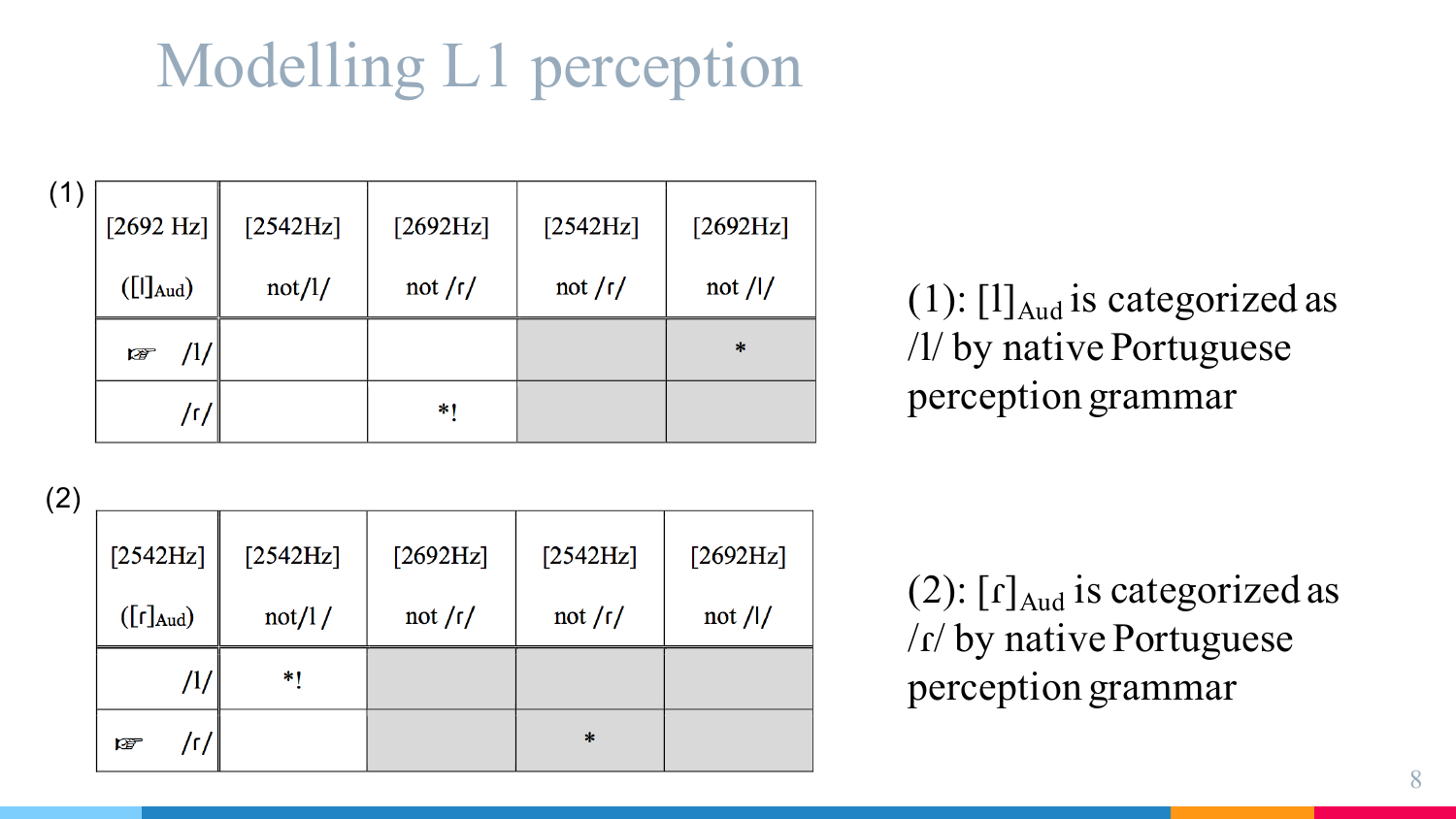## Modelling L2 perception experimental results

(3)

| [2542 Hz]                 | <b>IDENT</b> |    |   | *[2542Hz]   *[2542Hz]   *[2692Hz]   *[2692Hz] |  |
|---------------------------|--------------|----|---|-----------------------------------------------|--|
| $([\Gamma]_{\text{Aud}})$ |              | /٢ |   |                                               |  |
| /l/<br>$\mathbb{F}$       |              |    | ₩ |                                               |  |
| $\mathbb{F}$<br>/r/       |              | ∗  |   |                                               |  |

 $(3)$  and  $(4)$ : L1-Mandarin learners cannot perceptually distinguish  $[1]_{\text{Aud}}$ and  $\lceil r \rceil_{\text{And}}$ 

Bidirectional confusability (Cao 2018; Vale 2020; Zhou in prep.)

(4)

| [2692Hz]                                     | <b>IDENT</b> | *[2542Hz]   *[2542Hz]   *[2692Hz]   *[2692Hz] |     |   |
|----------------------------------------------|--------------|-----------------------------------------------|-----|---|
| $\left( \begin{bmatrix} 1 \end{bmatrix}$ Aud |              | /٢                                            | /ɾ/ |   |
| $\mathbb{F}$                                 |              |                                               |     | ₩ |
| $\mathbb{F}$                                 |              |                                               | ₩   |   |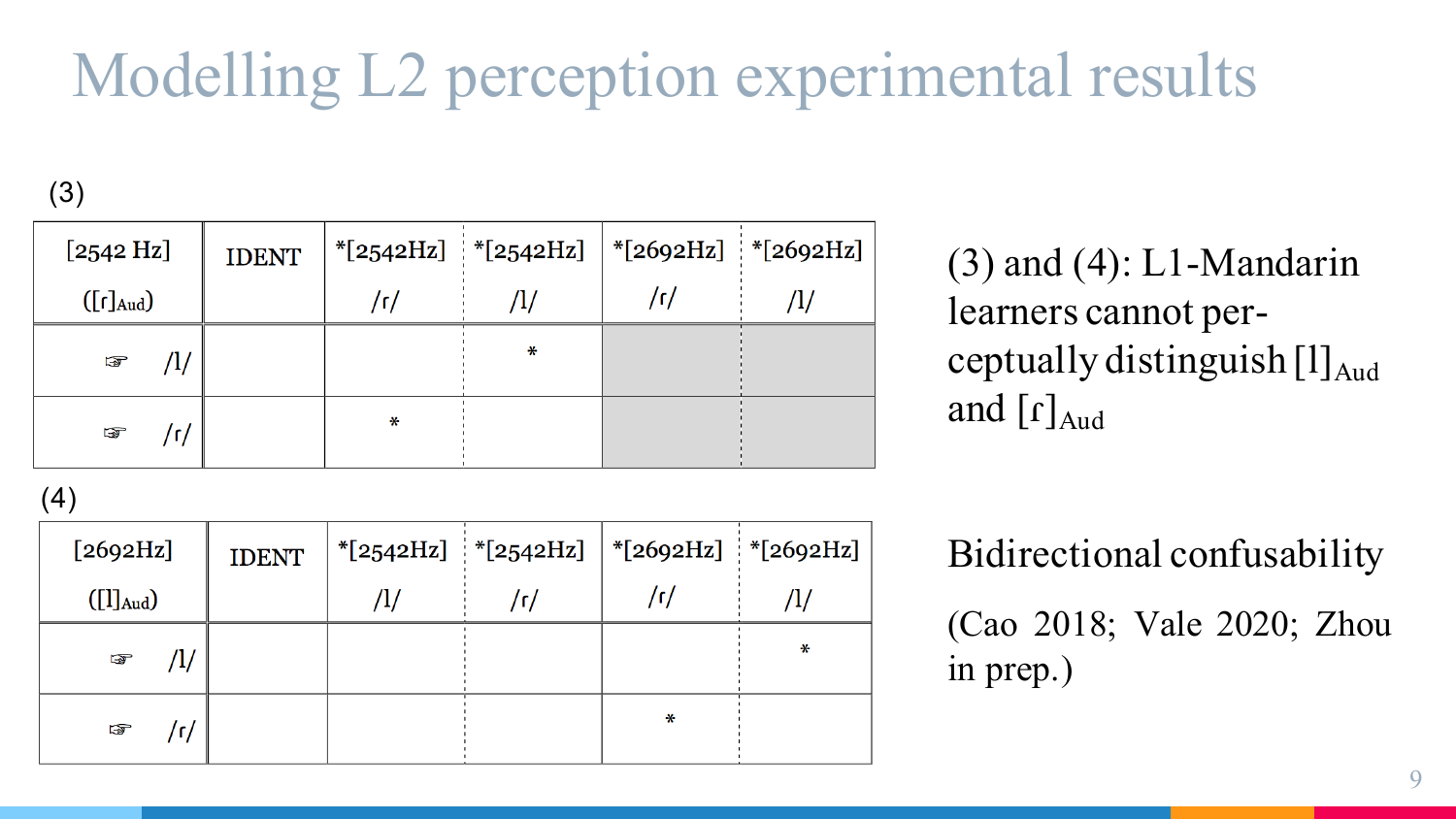### Modelling production

### **PRODUCTION**



- $\triangleright$  Faithfulness constraints IDENT
- ▷ Cue constraints "/…/ not […]"
	- \*/l/ $\lceil 2542 \rceil$  \*/r/ $\lceil 2542 \rceil$

 $*$ /l/ [2692]  $*$ /r/ [2692]

 $\triangleright$  Structural constraints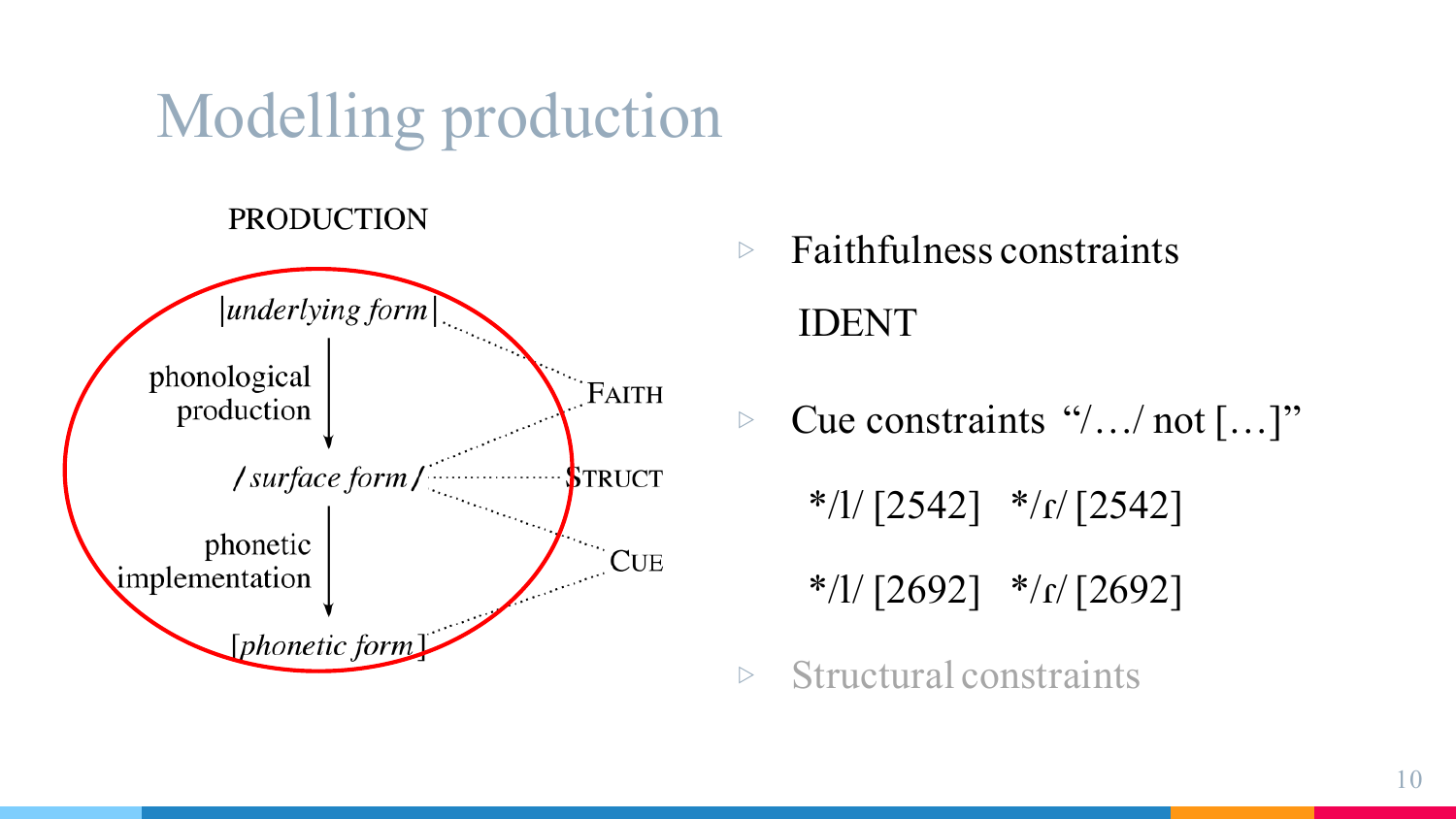## Modelling production

 $\triangleright$  The production results, reminiscent of asymmetrical lexical access reported previously in the literature (e.g. Darcy et al. 2013), suggest that the /l/-/ɾ/ distinction is somehow preserved, yet not target-like in the L2 lexicon (otherwise, the confusion would be bidirectional).

 $\triangleright$  Lateral  $|1|$  Tap  $|0\rangle$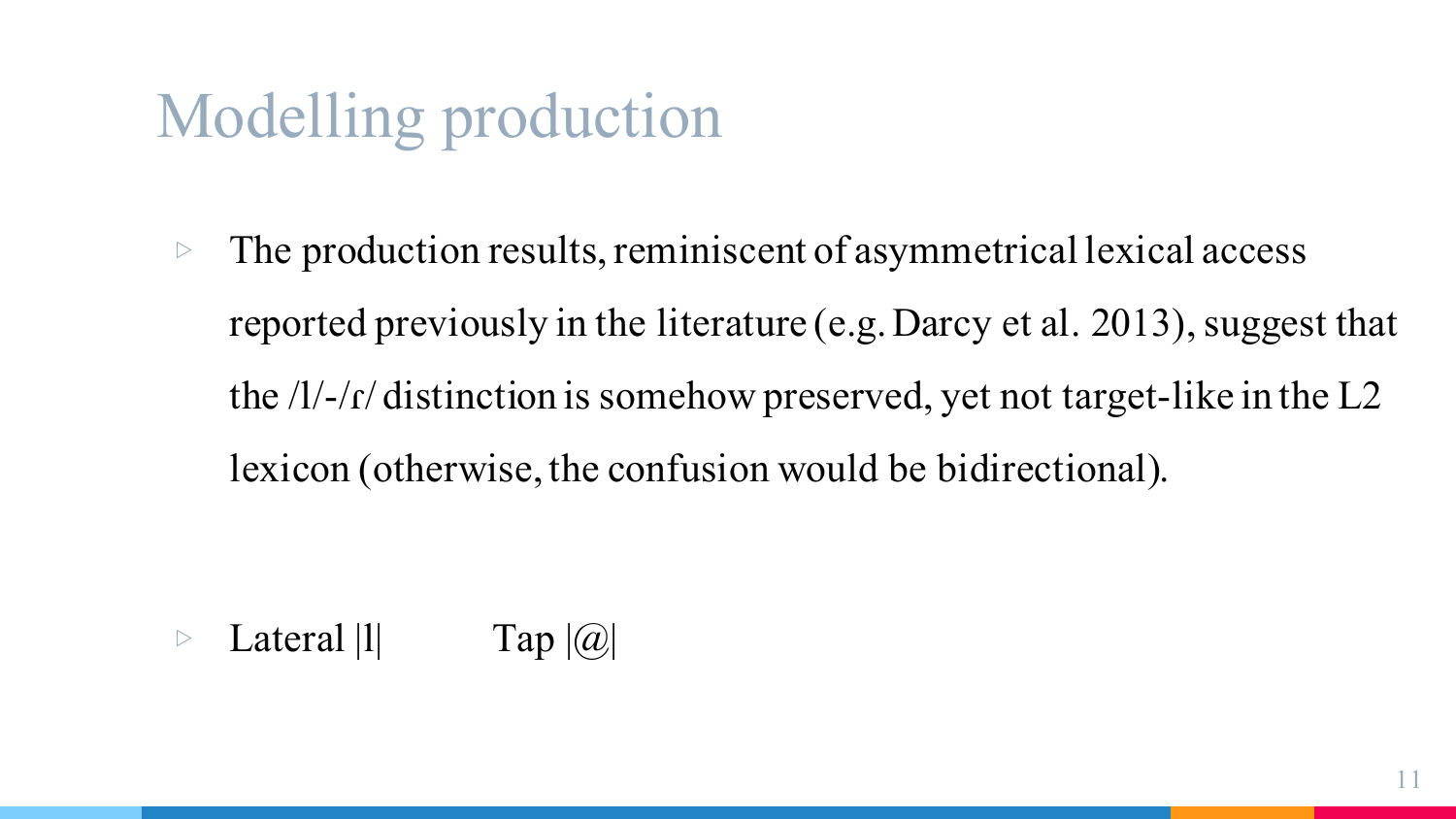### Modelling L2 production results

| (5) |                                                           |              |         |                     |                     |        |
|-----|-----------------------------------------------------------|--------------|---------|---------------------|---------------------|--------|
|     | mala                                                      | <b>IDENT</b> | * $/1/$ | $\frac{1}{2}$ /r/   | $*/r/$              | $*/1/$ |
|     |                                                           |              |         | $[2542Hz]$ [2542Hz] | $[2692Hz]$ [2692Hz] |        |
|     | /.ma.le./ [2692Hz] ([l] $_{\text{Aud}}$ )<br>$\mathbf{F}$ |              |         |                     |                     | $\ast$ |
|     | /.ma.le./ $[2542Hz]$ ( $[r]_{\text{Aud}}$ )               |              | *!      |                     |                     |        |
|     | /.ma.re./ $[2542Hz]$ ( $[r]_{\text{Aud}}$ )               | $*1$         |         | ₩                   |                     |        |
|     | /.ma.re./ [2692Hz] ([l] $_{\text{Aud}}$ )                 | $*1$         |         |                     | ₩                   |        |

(6)

| ka@a                                                      | <b>IDENT</b> | * $/1/$  | $\frac{*}{\sqrt{1}}$ | $*/r/$   | $\frac{1}{2}$ /1/ |
|-----------------------------------------------------------|--------------|----------|----------------------|----------|-------------------|
|                                                           |              | [2542Hz] | [2542Hz]             | [2692Hz] | [2692Hz]          |
| /.ka.le./ [2692Hz] ([l] <sub>Aud</sub> )<br>田             |              |          |                      |          | $\ast$            |
| /.ka.re./ [2542Hz] ([r] $_{\text{Aud}}$ )                 |              |          | *1                   |          |                   |
| /.ka.re./ $[2692Hz]$ ([I] <sub>Aud</sub> )<br><b>Sept</b> |              |          |                      | $\ast$   |                   |
| /.ka.le./ [2542Hz] ([r] $_{\text{Aud}}$ )                 |              | *1       |                      |          |                   |

(5): |l| is realised by L2 production grammar as  $[1]_{\text{Aud}}$ 

 $(6)$ :  $|Q|$  (underspecified tap) is realised by L2 production grammar as  $[1]_{\text{And}}$ 

Unidirectional confusability (Zhou, 2017)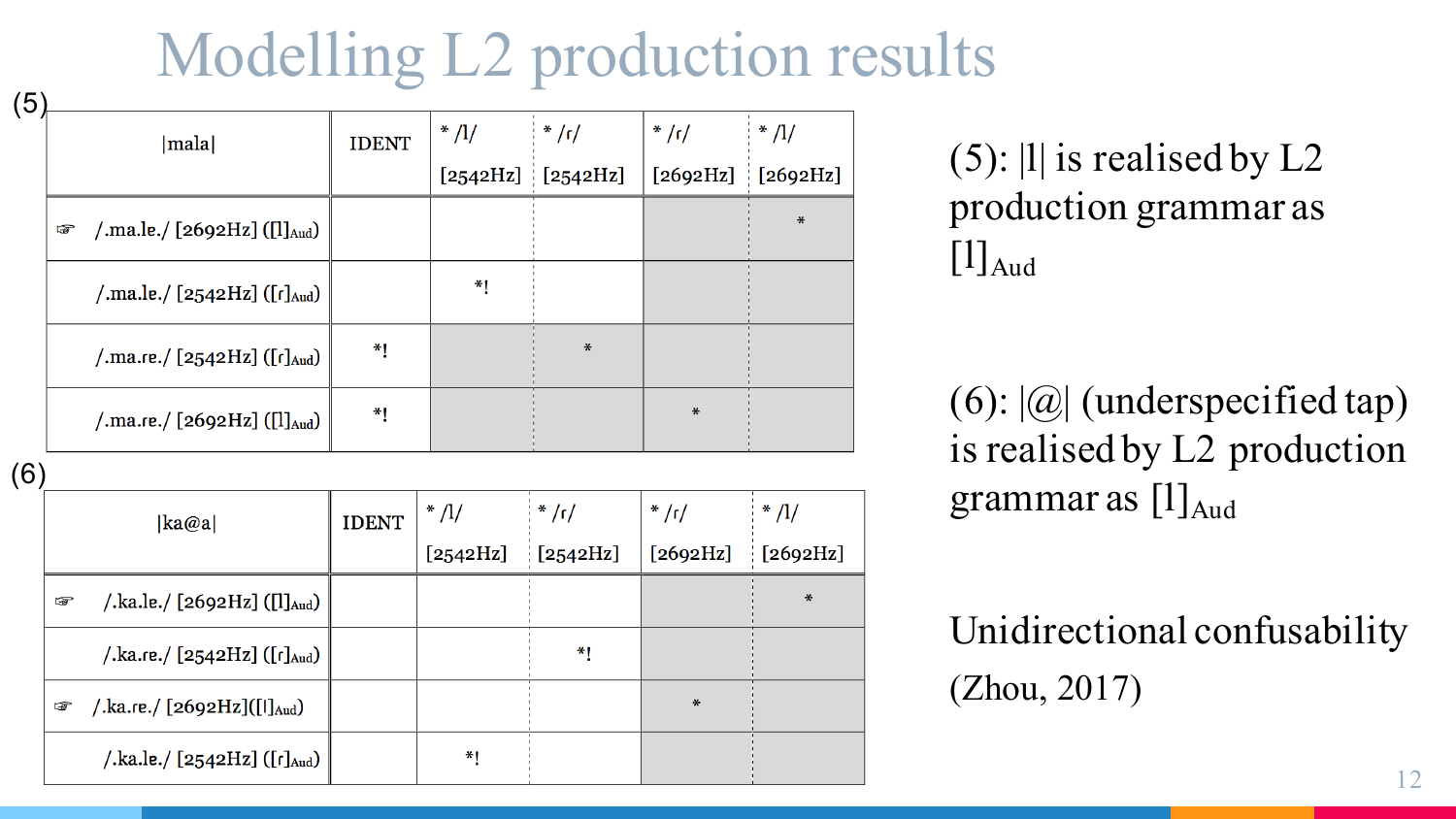### Modelling more target-like L2 perception

(3)

| [2542 Hz]                 | <b>IDENT</b> |   | *[2542Hz]   *[2542Hz]   *[2692Hz]   *[2692Hz] |     |  |
|---------------------------|--------------|---|-----------------------------------------------|-----|--|
| $([\Gamma]_{\text{Aud}})$ |              |   |                                               | /٢/ |  |
| $\circledcirc$            |              |   | ₩                                             |     |  |
| $\circledast$<br>/ɾ/      |              | ₩ |                                               |     |  |

(4)

| $[2692Hz]$                                    | <b>IDENT</b> | *[2542Hz] *[2542Hz]   *[2692Hz] *[2692Hz] |   |         |
|-----------------------------------------------|--------------|-------------------------------------------|---|---------|
| $\left( \begin{bmatrix} 1 \end{bmatrix}$ Aud) |              |                                           |   |         |
| $\mathbf{F}$                                  |              |                                           |   | $\star$ |
| $\blacksquare$                                |              |                                           | ∗ |         |

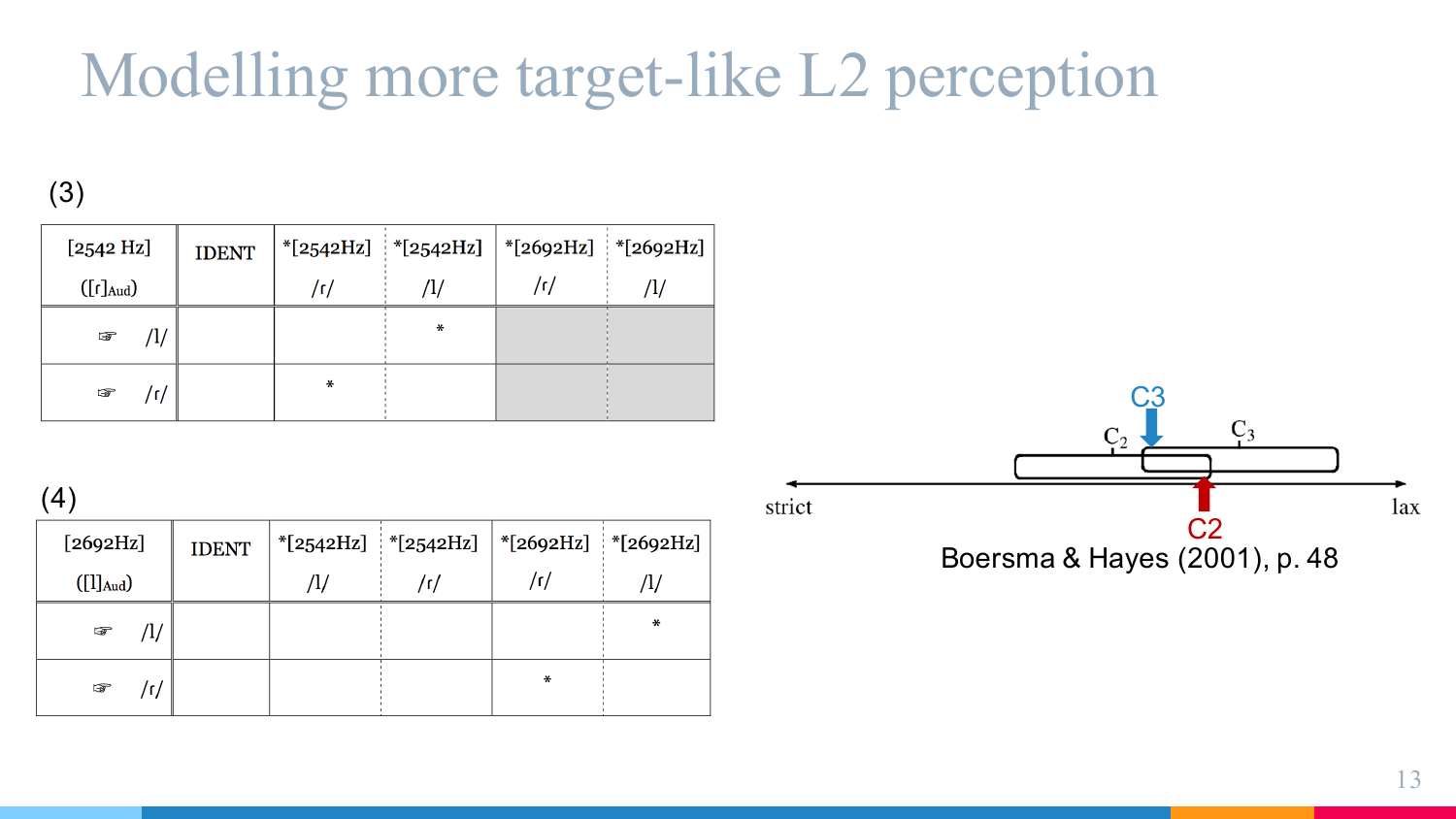# Modelling more target-like L2 perception

(7)

| [2692Hz]                                     | <b>IDENT</b> | *[2542Hz]   *[2692Hz]   *[2542Hz]   *[2692Hz] |     |        |
|----------------------------------------------|--------------|-----------------------------------------------|-----|--------|
| $\left( \begin{bmatrix} 1 \end{bmatrix}$ Aud |              | /٢                                            | /r/ |        |
| /1/<br>$\mathbb{Q}$                          |              |                                               |     | $\ast$ |
| /ɾ/                                          |              | *۱                                            |     |        |

(8)

| [2542Hz]                                                                       | <b>IDENT</b> |    | *[2542Hz]   *[2692Hz]   *[2542Hz]   *[2692Hz] |        |  |
|--------------------------------------------------------------------------------|--------------|----|-----------------------------------------------|--------|--|
| $\left(\left[\begin{smallmatrix}r\end{smallmatrix}\right]_{\text{Aud}}\right)$ |              |    |                                               | /r/    |  |
| Т,                                                                             |              | *1 |                                               |        |  |
| $\mathbb{F}$<br>/٢                                                             |              |    |                                               | $\ast$ |  |

(7) and (8): This state of cue constraint ranking allows L2 learners to perceive the lateral and the tap as separated categories.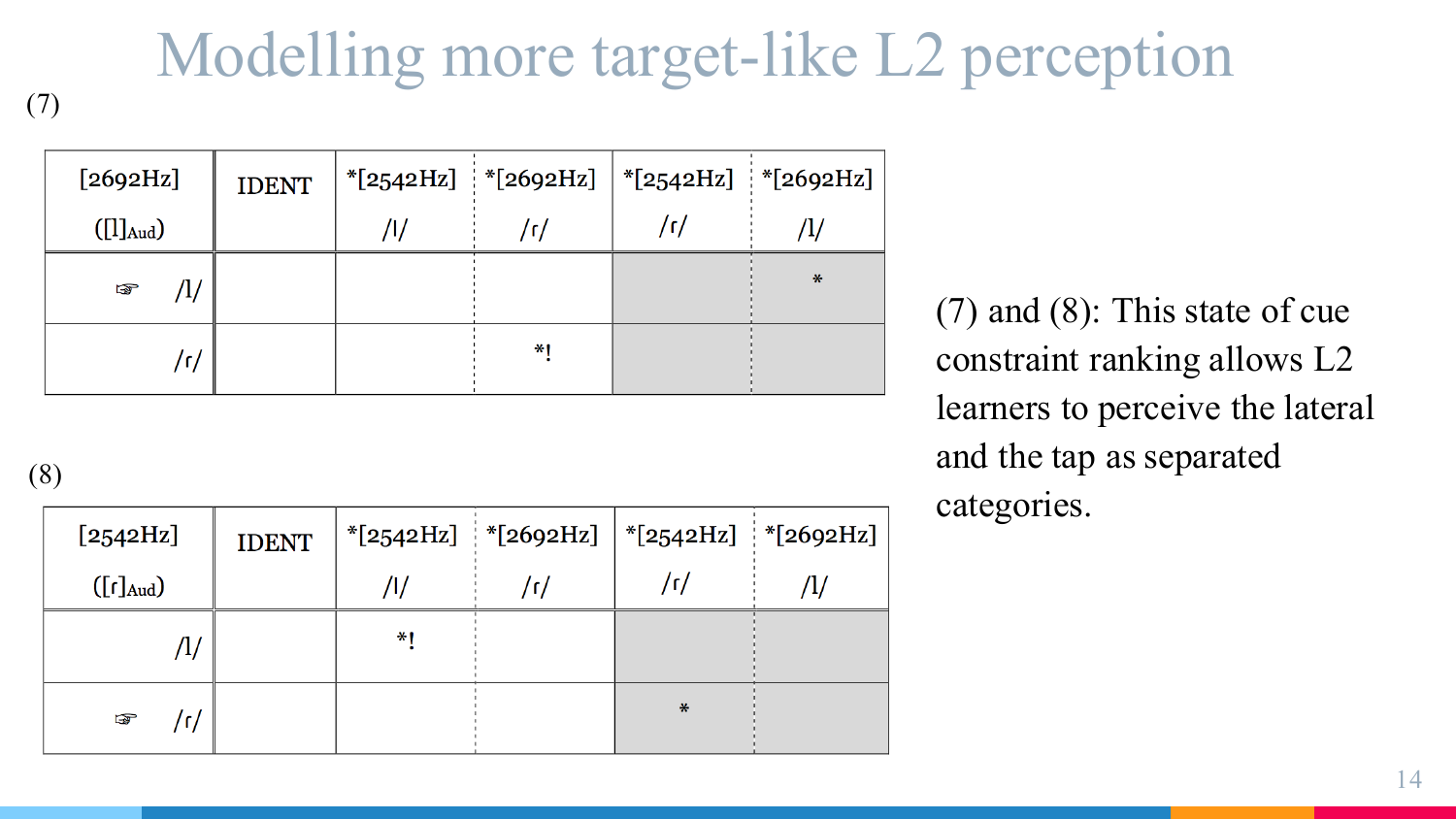### Modelling more target-like L2 production

| (9) |                                                           |              |           |                       |                     |                  |
|-----|-----------------------------------------------------------|--------------|-----------|-----------------------|---------------------|------------------|
|     | mala                                                      | <b>IDENT</b> | * $/$ $/$ | $\frac{1}{2}$ /r/     | $*/r/$              | $\frac{1}{2}$ // |
|     |                                                           |              |           | $[2542Hz]$ $[2692Hz]$ | $[2542Hz]$ [2692Hz] |                  |
|     | /.ma.le./ [2692Hz] ([l] $_{\text{Aud}}$ )<br>$\mathbf{F}$ |              |           |                       |                     | $\ast$           |
|     | /.ma.le./ $[2542Hz]$ ([r] $_{\text{Aud}}$ )               |              | *!        |                       |                     |                  |
|     | /.ma.re./ $[2542Hz]$ ([r] $_{\text{Aud}}$ )               | ۰Į           |           |                       | $\ast$              |                  |
|     | /.ma.re./ $[2692Hz]$ ([l] <sub>Aud</sub> )                | $*1$         |           | $\ast$                |                     |                  |

(9) and (10):

confusability in more advanced L2 production is still unidirectional.

(10)

| ka@a                                                          | <b>IDENT</b> | $*$ /l/  | $\frac{1}{2}$ $\frac{1}{2}$ $\frac{1}{2}$ | $*/r/$   | $\frac{1}{2}$ /1/ |
|---------------------------------------------------------------|--------------|----------|-------------------------------------------|----------|-------------------|
|                                                               |              | [2542Hz] | [2692Hz]                                  | [2542Hz] | [2692Hz]<br>÷     |
| $\mathcal{F}/\text{.}$ ka.le./ [2692Hz] ([l] <sub>Aud</sub> ) |              |          |                                           |          | $\ast$            |
| $\mathbb{F}$ /.ka.re./ [2542Hz] ([r] <sub>Aud</sub> )         |              |          |                                           | ₩        |                   |
| /.ka.re./ [2692Hz]([I] <sub>Aud</sub> )                       |              |          | *1                                        |          |                   |
| /.ka.le./ [2542Hz] ([r] <sub>Aud</sub> )                      |              | $*1$     |                                           |          |                   |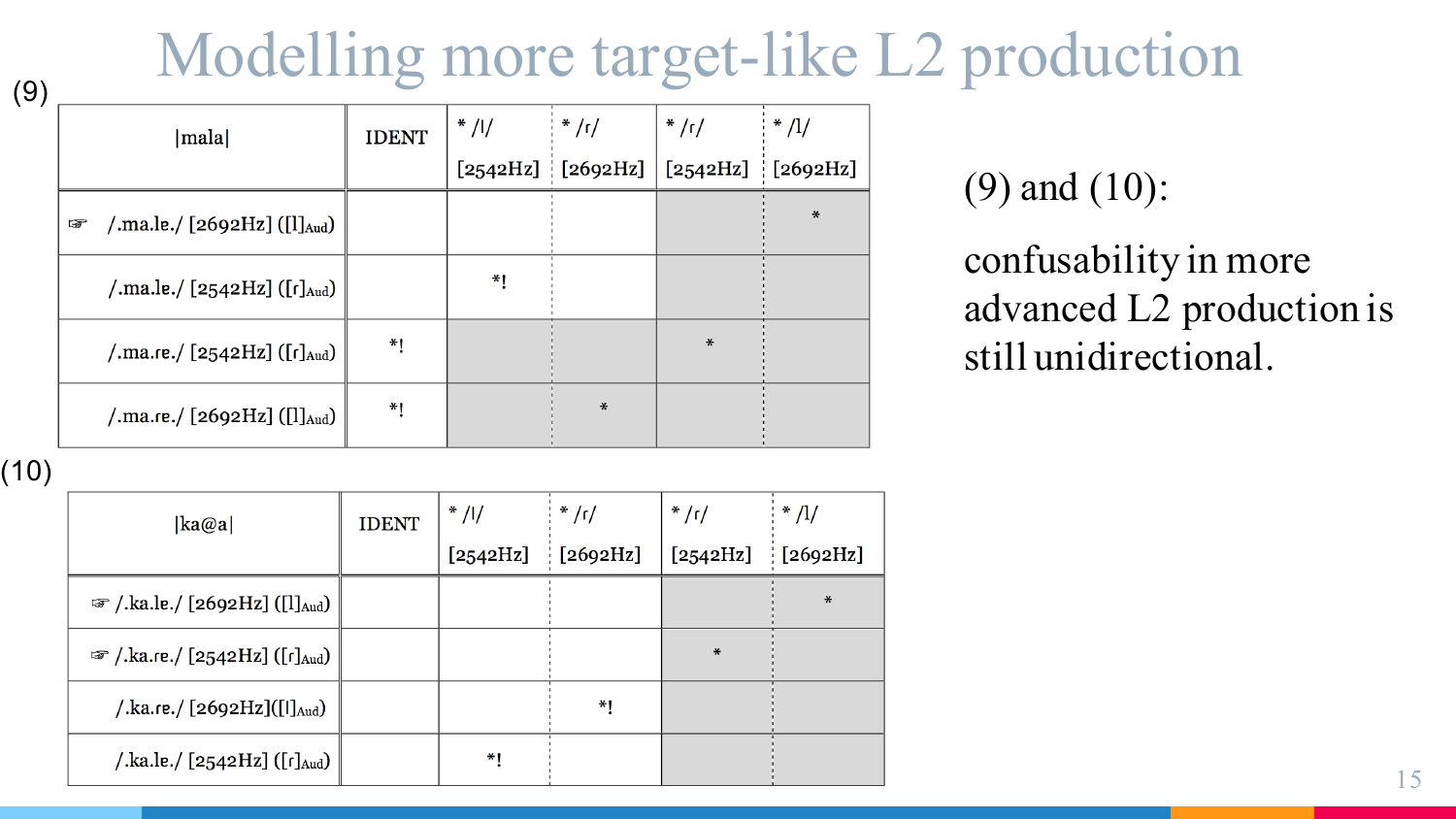### Conclusion

- $\triangleright$  The mismatch between L2 perceptual and production results is not due to two separate phonological grammars (constraint rankings), but to the fact that the two paralinguistic processes targeted by perception and production studies involve different mappings.
- $\triangleright$  Perception experiment: auditory to phonological surface form
- ▷ Production experiment: lexical from onto phonological surface and phonetic form (**and thus the bidirectional use of cue constraints and the L2 lexicon influences decision making**)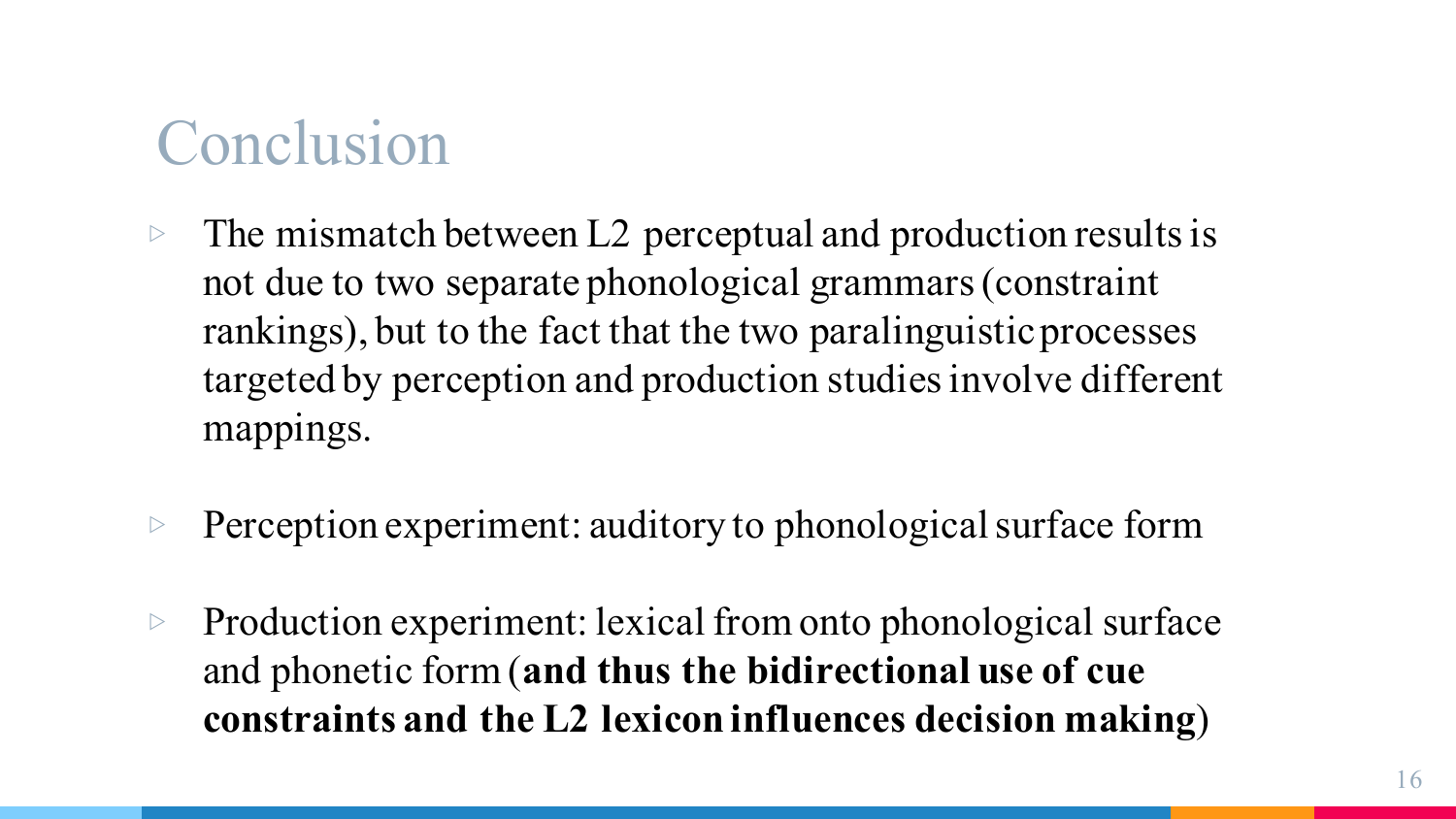### References (1)

Best, C. T., & Tyler, M. D. (2007). Nonnative and second-language speech perception: Commonalities and complementarities. In *Language experience in second language speech learning: In honor of James Emil Flege* (pp. 13–34). Amsterdam: John Benjamins Publishing.

Boersma, P. (2007). Some listener-oriented accounts of h-aspiré in French. *Lingua*, *117*, 1989– 2054.

Boersma, P. (2011). A programme for bidirectional phonology and phonetics and their acquisition and evolution. In *Bidirectional Optimality Theory (pp.* 33–72).

Boersma, P., & Hamann, S. (2009). Introduction: models of phonology in perception. In *Phonology in Perception* (pp. 1–24). Berlin: Mouton de Gruyter.

Cao, Q. (2018). *Perceção das Consoantes Líquidas por Aprendentes Chineses do Português Língua Estrangeira*. (Unpublished MA thesis), University of Aveiro, Aveiro, Portugal.

Darcy, I., Daidone, D., & Kojima, C. (2013). Asymmetric lexical access and fuzzy lexical representations in second language learners. *The Mental Lexicon*, *8*(3), 372–420.

Flege, J. E. (1995). Second language speech learning: Theory, findings, and problems. In *Speech perception and linguistic experience: Issues in cross-language research* (pp. 233–277). Timonium, MD: York Press.